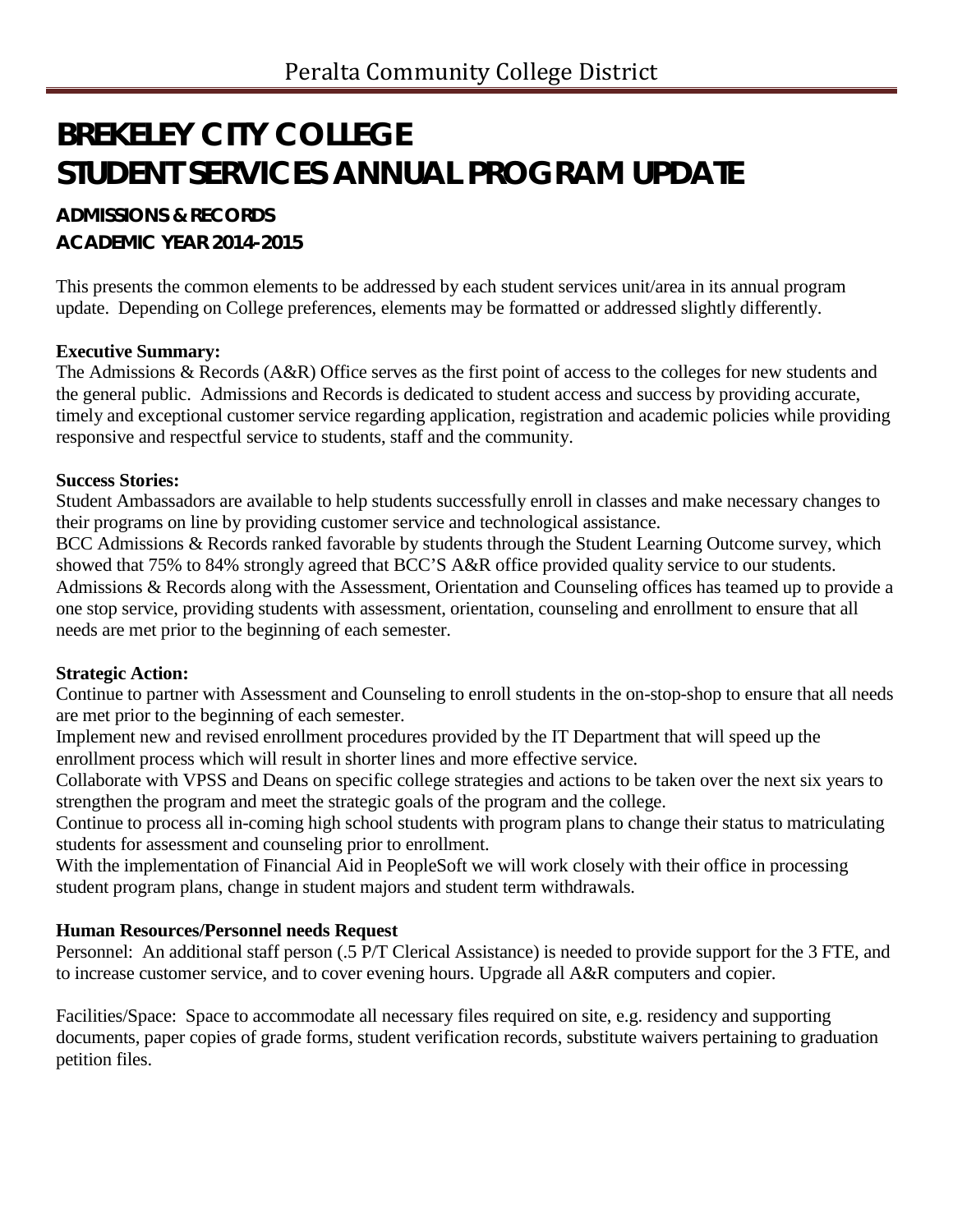# **I. OVERVIEW**

| <b>College</b><br>Unit/Area<br><b>Completed By:</b>                                                        | <b>Berkeley City College</b><br>Admissions & Records<br>Loretta Newsom                                                                                                                                                                                                                                                        | <b>Date Submitted:</b><br><b>Administrator:</b> | [02/24/2015]<br>[Dr. May Chen] |
|------------------------------------------------------------------------------------------------------------|-------------------------------------------------------------------------------------------------------------------------------------------------------------------------------------------------------------------------------------------------------------------------------------------------------------------------------|-------------------------------------------------|--------------------------------|
| <b>Mission/History</b><br>and<br><b>Description of</b><br><b>Service Provided</b><br>Brief, one paragraph. | [text] Admissions & Records is dedicated to student access and success by providing<br>accurate, timely and exceptional customer service regarding the online application process,<br>registration and academic policies while providing responsive and professional service to<br>students, faculty, staff and the community |                                                 |                                |

| <b>Student</b><br><b>Learning</b><br><b>Outcomes</b><br>(SLOS) | text <br>Students are able to increase their independence in managing their academic affairs when<br>using the Passport system and Peralta Website.                                                                                                                                                                                                                                                                   |
|----------------------------------------------------------------|-----------------------------------------------------------------------------------------------------------------------------------------------------------------------------------------------------------------------------------------------------------------------------------------------------------------------------------------------------------------------------------------------------------------------|
| (or Service Area)<br>Outcomes-SAOs, or<br>Program Learning     | Being aware of the time management that refers to Add and Drop Forms, refunds, petitions<br>and other deadlines.                                                                                                                                                                                                                                                                                                      |
| Outcomes-PLOs)                                                 | Based on resources provided by the college resource staff, Admissions & Records, printed<br>posted date and computer access services, student will be able to recognize a situation<br>through the use of the academic calendar in regards to refunds, last day to add, dropping<br>classes without a W grade and the pass/no pass grading option to understand consequences<br>and their impact on society and self. |

**SLO/SAO/PLO Mapping to Institutional Learning Outcomes (ILOs)** [text]Collaborate with other units, VP'S and Deans on specific college strategies. Continue to work with support= groups with issues resulting from self-study conducted in the Fall 2014 semester. The IT campus and District IT Department for department and institutional changes that support our programs and policies.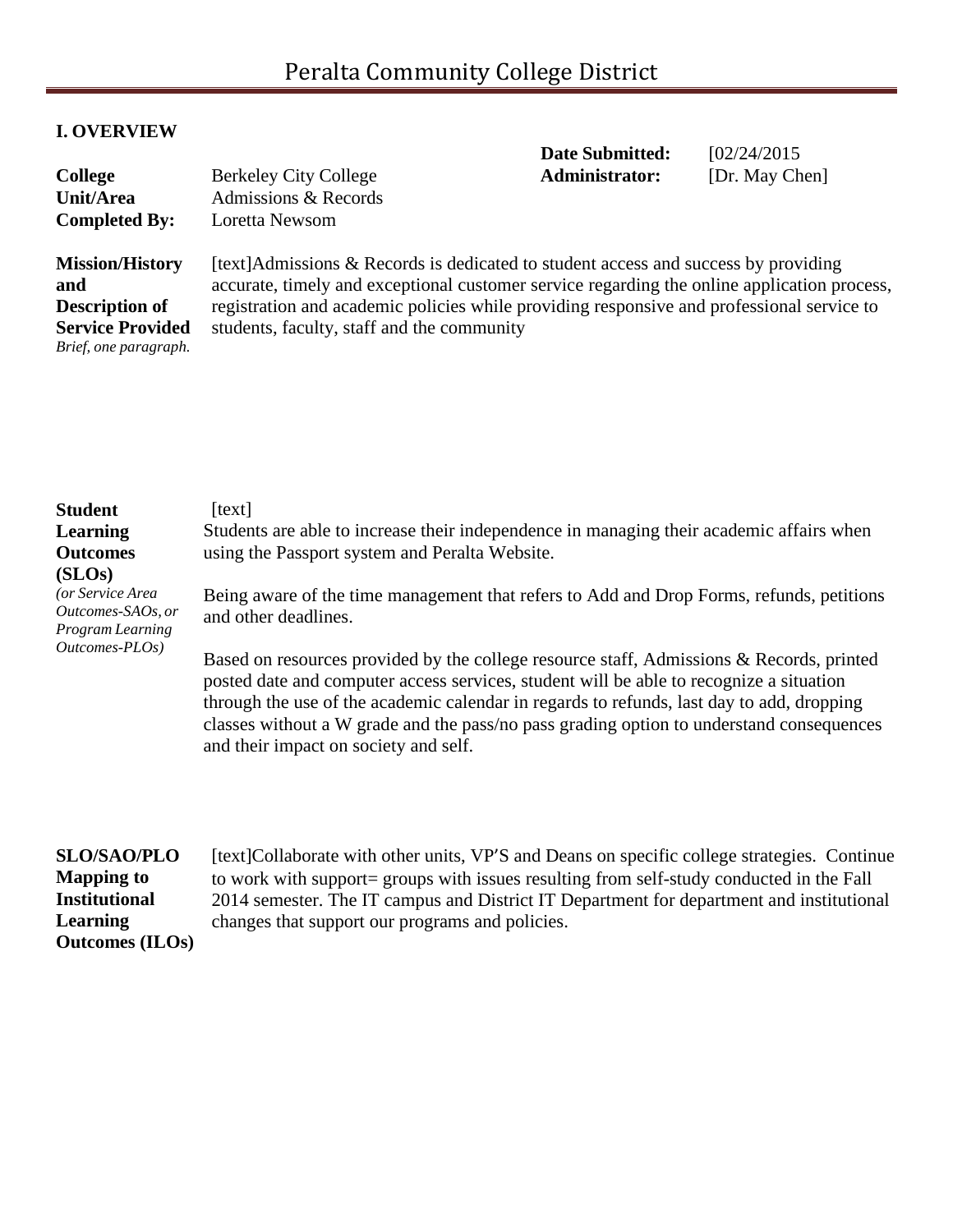# **II. ASSESSMENT, EVALUATION AND PLANNING**

| <b>Quantitative Assessments</b> |                                                                                                                                                                                                  |  |           |           |           |           |            |  |
|---------------------------------|--------------------------------------------------------------------------------------------------------------------------------------------------------------------------------------------------|--|-----------|-----------|-----------|-----------|------------|--|
|                                 | [text] We estimate the number of students unduplicated to be close to 6, 654.                                                                                                                    |  |           |           |           |           |            |  |
|                                 | During the enrollment period based on Student Educational Plan, units<br>completed and priority registration, the number range from 1000 to 3000<br>per day based on what the system will carry. |  |           |           |           |           |            |  |
|                                 |                                                                                                                                                                                                  |  | 2010-2011 | 2011-2012 | 2012-2013 | 2013-2014 | 2014-2015* |  |
|                                 | Total                                                                                                                                                                                            |  |           |           |           |           | 6,654      |  |
|                                 |                                                                                                                                                                                                  |  |           |           |           |           |            |  |

#### **Qualitative Assessments**

[text]

*based on advisory committee input, student surveys, focus groups, etc.*

*Include data used to assess your SLO/SAO/PLOs.*

*Present evidence of community need* An SAO Survey conducted in Fall 2014 showed 74% of the students understood the on line enrollment process, 84% understood the need to complete the assessment, counseling and orientation prior to enrolling into classes 83% were aware of the importance of following specific policies as they will assist in academic, personal and professional goals.

## **Identifying Strengths, Weaknesses, Opportunities, and Limitations**

| <b>Strengths</b><br>What are the STRENGTHS of your<br>unit/area?         | [text]<br>We are able to serve approximately 6,500 students during peak registration with<br>; limited staff and space.                                                                                                             |
|--------------------------------------------------------------------------|-------------------------------------------------------------------------------------------------------------------------------------------------------------------------------------------------------------------------------------|
| <b>Weaknesses</b><br>of your unit/area?                                  | [text]<br>What are the current WEAKNESSES Limited space allocation for Admissions & Records and technology access that<br>would allow for on site responses to students demands.                                                    |
| <b>Opportunities</b><br>What are the OPPORTUNITIES in<br>your unit/area? | [text]<br>Expand our services as the student population grows with the acquirement of a new<br>building to support our growth. Work closely with other department such as<br>financial aid as they format the program to PeopleSoft |
| <b>Limitations</b><br>of your unit/area?                                 | [text]<br>What are the current LIMITATIONS Because of limited staffing, space allocation to meet the district FTE for 2014-2015<br>we will strive to meet our goals with limited resources.                                         |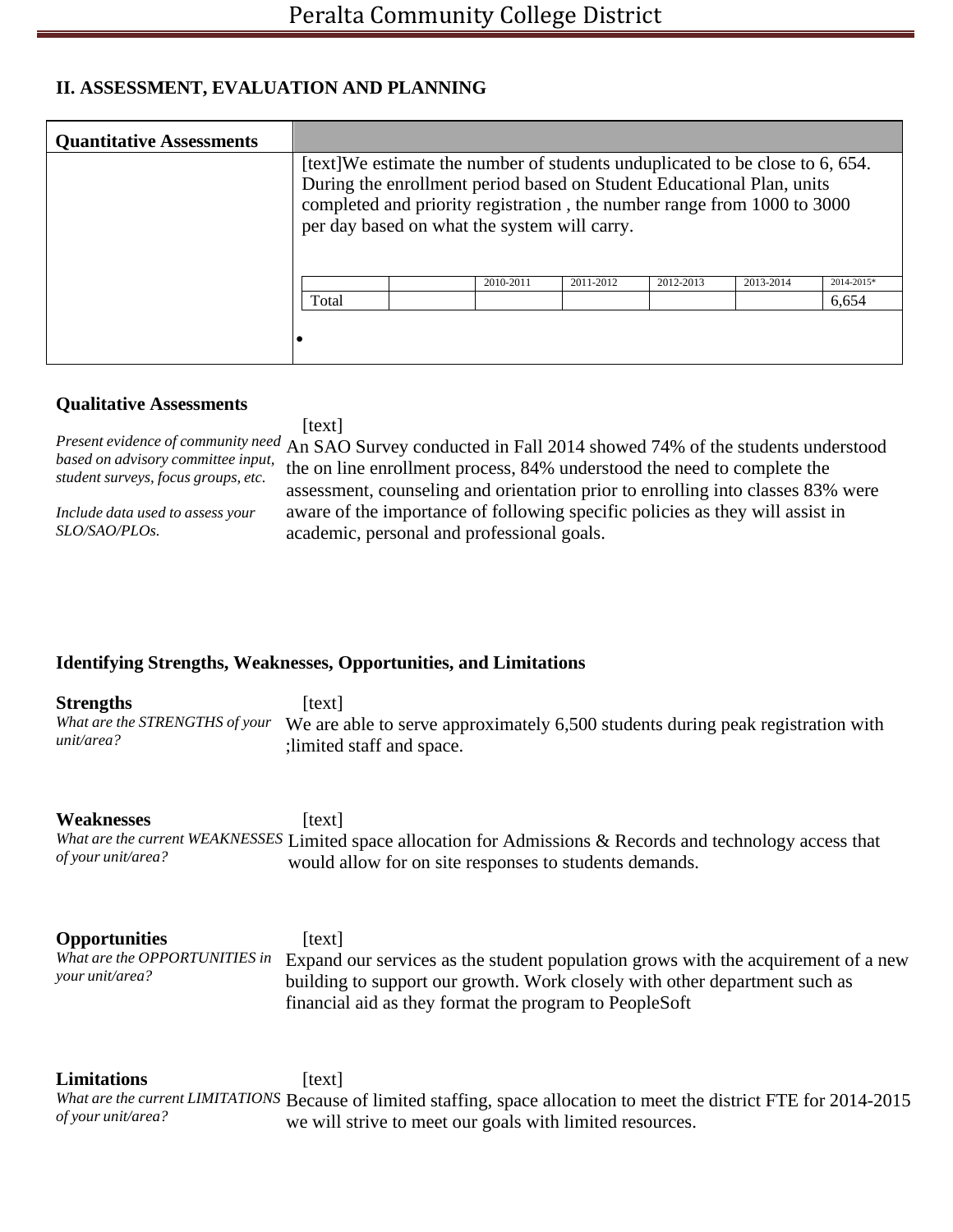### **Action Plan for Continuous Improvement**

*Please describe your plan for the continuous improvement of your unit/area.*

**[text]** 

With the implementation of financial in PeopleSoft we will work closely with their office in processing student program plans, changes in student majors and student term withdrawals

Work closely with IT Department and PeopleSoft to currently give student access to the on line process of student loan verifications. Give students access to view their dates of attendance completed in the Peralta District and submit the verification of enrollment to student loan agencies and other types of enrollment request.

'Continue to expand the process to receive and send electronic transcripts.

Continue to partner with assessment and counseling in the one-stop- shop to ensure the students in the program clear all pre-requisites prior to enrollment.

]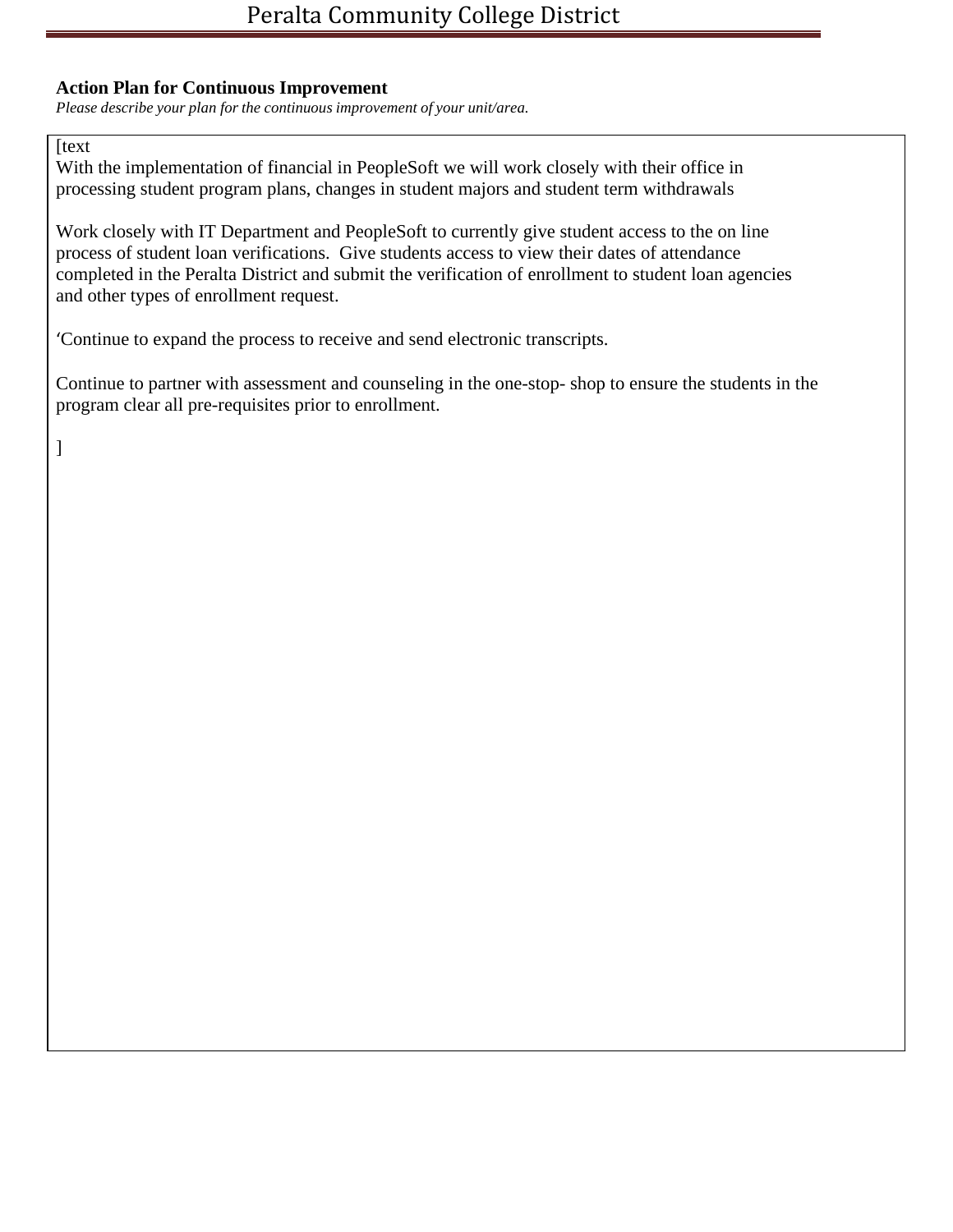#### **Additional Planned Educational Activities Towards FTES, Student Success, Persistence, and Completion**

Describe your unit/area's plan to meet district FTES target and address student success, persistence, and completion, especially for *unprepared, underrepresented, and underserved students. (see Student Success Scorecard[-http://scorecard.cccco.edu/scorecard.aspx\)](http://scorecard.cccco.edu/scorecard.aspx))*

| <b>Meet District FTES Target</b> | [text] |
|----------------------------------|--------|
| for AY2014-2015 of 19,355        |        |

Continue to use the mobile services in the one-stop-shop for assessment, counseling and enrollment.

# **Increase Student Success** [text] Continue to process high school graduates with program plans to clear their their assessment, counseling and enrollment. Work with the counseling staff to enroll special priority groups based on Student Educational Plan (SEP)

#### **Increase Persistence**

*Percentage of degree and/or transfer-seeking students who enroll in the first three consecutive terms. This metric is considered a milestone or momentum point, research shows that students with sustained enrollment are more likely to succeed.*

[text] Sustained enrollment comparison

 2011-2012 – 4,265.50 2012-2013 – 4,011.91 2013-2014 – 4,366.42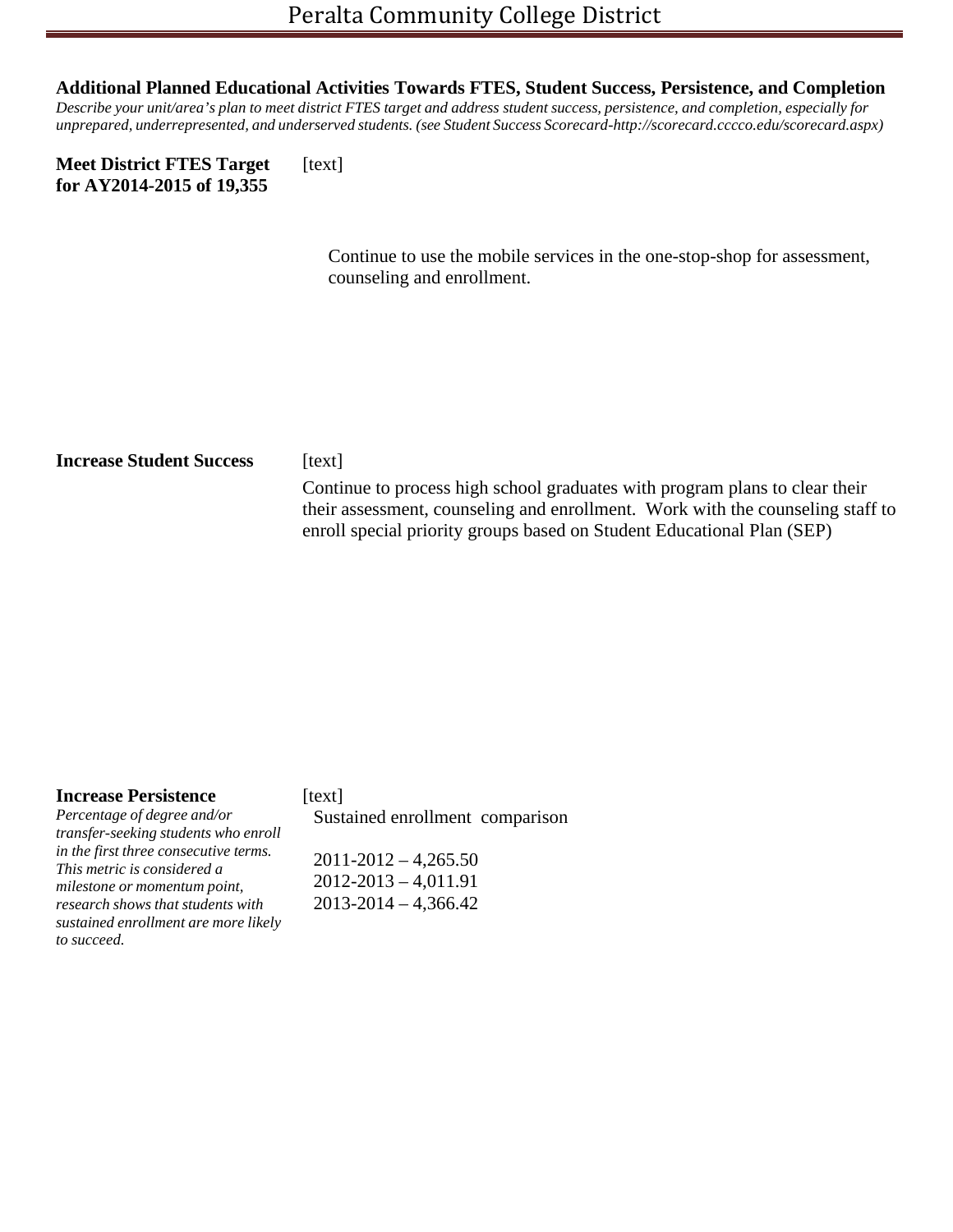# **Increase College Completion**

*Percentage of degree and/or transfer-seeking students who complete a degree, certificate or transfer related outcomes.*

# [teg

|            | Get numbers     |            |              |                |
|------------|-----------------|------------|--------------|----------------|
|            |                 |            |              | <b>PERCENT</b> |
| <b>M10</b> | <b>F10</b>      | <b>S10</b> | <b>TOTAL</b> |                |
|            |                 |            |              |                |
| 13         | 16              | 154        | 183          | 10%            |
| M11        | F11             | <b>S11</b> |              |                |
| 35         | 69              | 183        | 287          | 16%            |
| <b>M12</b> | F <sub>12</sub> | <b>S12</b> |              |                |
| 26         | 81              | 212        | 319          | 17.5%          |
| <b>M13</b> | F <sub>13</sub> | <b>S13</b> |              |                |
| 33         | 166             | 246        | 445          | 24.5%          |
| M14        | F <sub>14</sub> | <b>S14</b> |              |                |
| 38         | 118             | 428        | 584          | 32%            |

|  | Total | 1818 | 100.0% |
|--|-------|------|--------|
|--|-------|------|--------|

]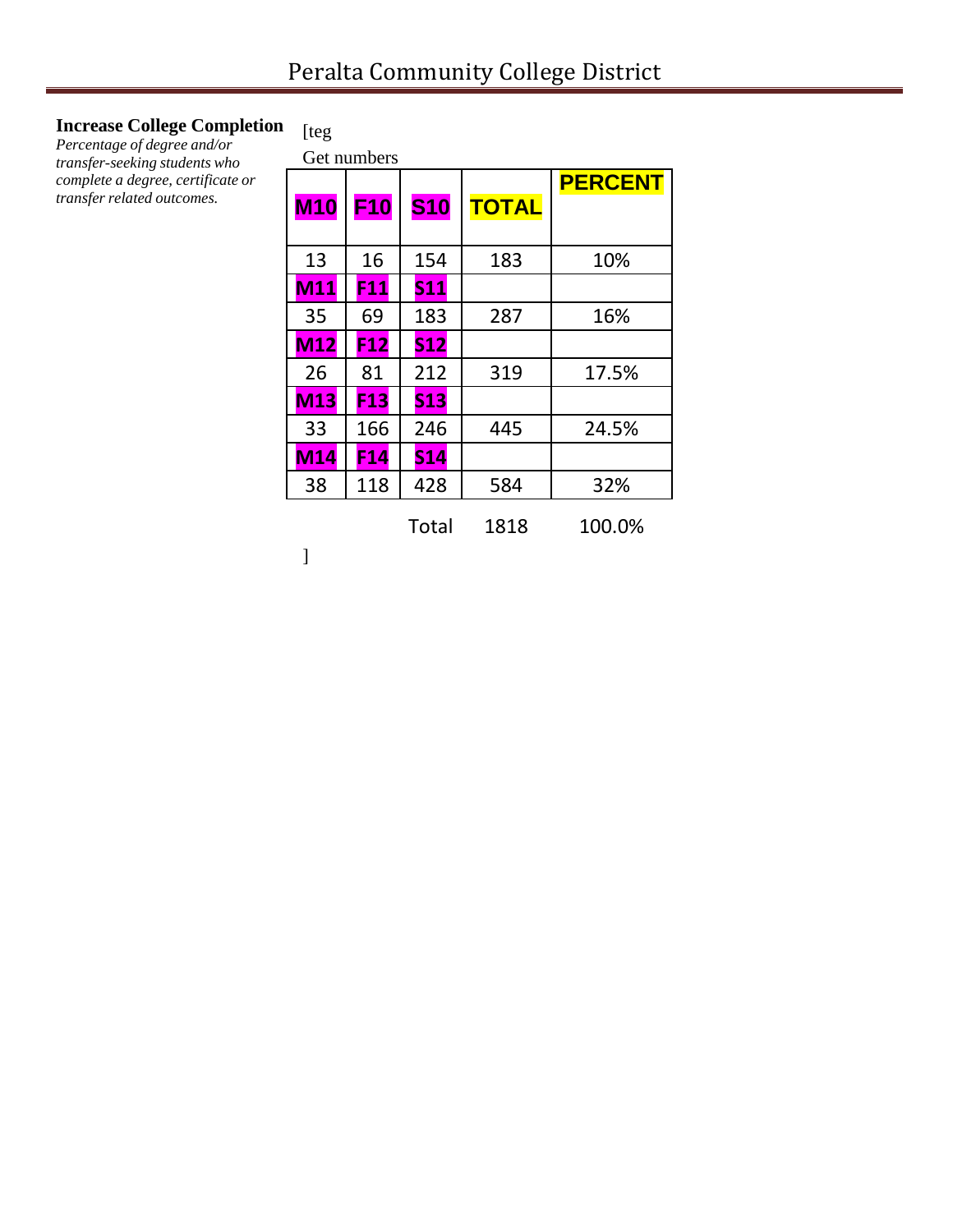### **III. RESOURCE NEEDS**

#### **Human Resource/Personnel**

*Please describe any human resource/personnel needs for your unit/area.*

| <b>Current Staffing Level:</b> |                                        | <b>Headcount</b> | FTE Equiv.                                                                                                                                                                                                                                                                                                                                                                                                                                                                                                                                                                                                                      |
|--------------------------------|----------------------------------------|------------------|---------------------------------------------------------------------------------------------------------------------------------------------------------------------------------------------------------------------------------------------------------------------------------------------------------------------------------------------------------------------------------------------------------------------------------------------------------------------------------------------------------------------------------------------------------------------------------------------------------------------------------|
|                                | <b>Faculty (Permanent)</b>             | [#]              |                                                                                                                                                                                                                                                                                                                                                                                                                                                                                                                                                                                                                                 |
|                                | <b>Faculty (PT/Adjunct)</b>            | [#]              | $[!]% \centering \subfloat[\centering ]{{\includegraphics[width=0.28\textwidth]{figs-pr2.png}}}% \qquad \subfloat[\centering ]{{\includegraphics[width=0.28\textwidth]{figs-pr2.png}}}% \caption{The 3D (black) model for the estimators in Model $1$ and the 3D (black) model for the 3D (black) model for the 3D (black) model for the 3D (black) model for the 3D (black) model for the 3D (black) model for the 3D (black) model for the 3D (black) model for the 3D (black) model for the 3D (black) model for the 3D (black) model for the 3D (black) model for the 3D (black) model for the 3D (black) model for the 3D$ |
|                                | <b>Classified Staff</b><br>(Permanent) | $[3]$            | $[!]$                                                                                                                                                                                                                                                                                                                                                                                                                                                                                                                                                                                                                           |
|                                | <b>Classified Staff</b><br>(Hourly)    | [#]              | [#]                                                                                                                                                                                                                                                                                                                                                                                                                                                                                                                                                                                                                             |
|                                | <b>Students</b>                        | $[1]$            | $[!]% \centering \subfloat[\centering ]{{\includegraphics[width=0.28\textwidth]{figs-pr2.png}}}% \qquad \subfloat[\centering ]{{\includegraphics[width=0.28\textwidth]{figs-pr2.png}}}% \caption{The 3D (black) model for the estimators in Model $1$ and the 3D (black) model for the 3D (black) model for the 3D (black) model for the 3D (black) model for the 3D (black) model for the 3D (black) model for the 3D (black) model for the 3D (black) model for the 3D (black) model for the 3D (black) model for the 3D (black) model for the 3D (black) model for the 3D (black) model for the 3D (black) model for the 3D$ |
|                                | <b>ICC/Consultant/Other</b>            | $^{[ \#]}$       | [#]                                                                                                                                                                                                                                                                                                                                                                                                                                                                                                                                                                                                                             |

outcome and delivery of our services.

#### **Narrative:**

#### [text]

services.

*Describe the current staffing level in relation to the relative need for effective delivery of your unit/area's programs and services.*

*Discuss any current FTE position vacancies, the need for additional personnel, the need for permanent faculty/staff instead of adjunct/hourly personnel, etc.*

*Describe implications of the current staffing level in your unit/area to overallservice delivery.*

#### **Human Resource/Personnel Requests**

[text]

*List your human resource/personnel requests in FTE, prioritized/ranked order.*

*Human resource/personnel requests will go through the established College and District planning and budgeting process.*

We need 1.0 FTE to assist with full time enrollment process and to cover the evening hours.

During peak registration A&R is assisted by student ambassadors, safety aids, etc, to control the flow of students in line. The need for additional staff would assist us in a more effective delivery of our

Need a board runner to post important A&R dates that affect the

Has provided an A&R rack with forms near the admissions and records office that contain all the forms that can be found on line.

1 student worker but does not have the space to accommodate two student workers.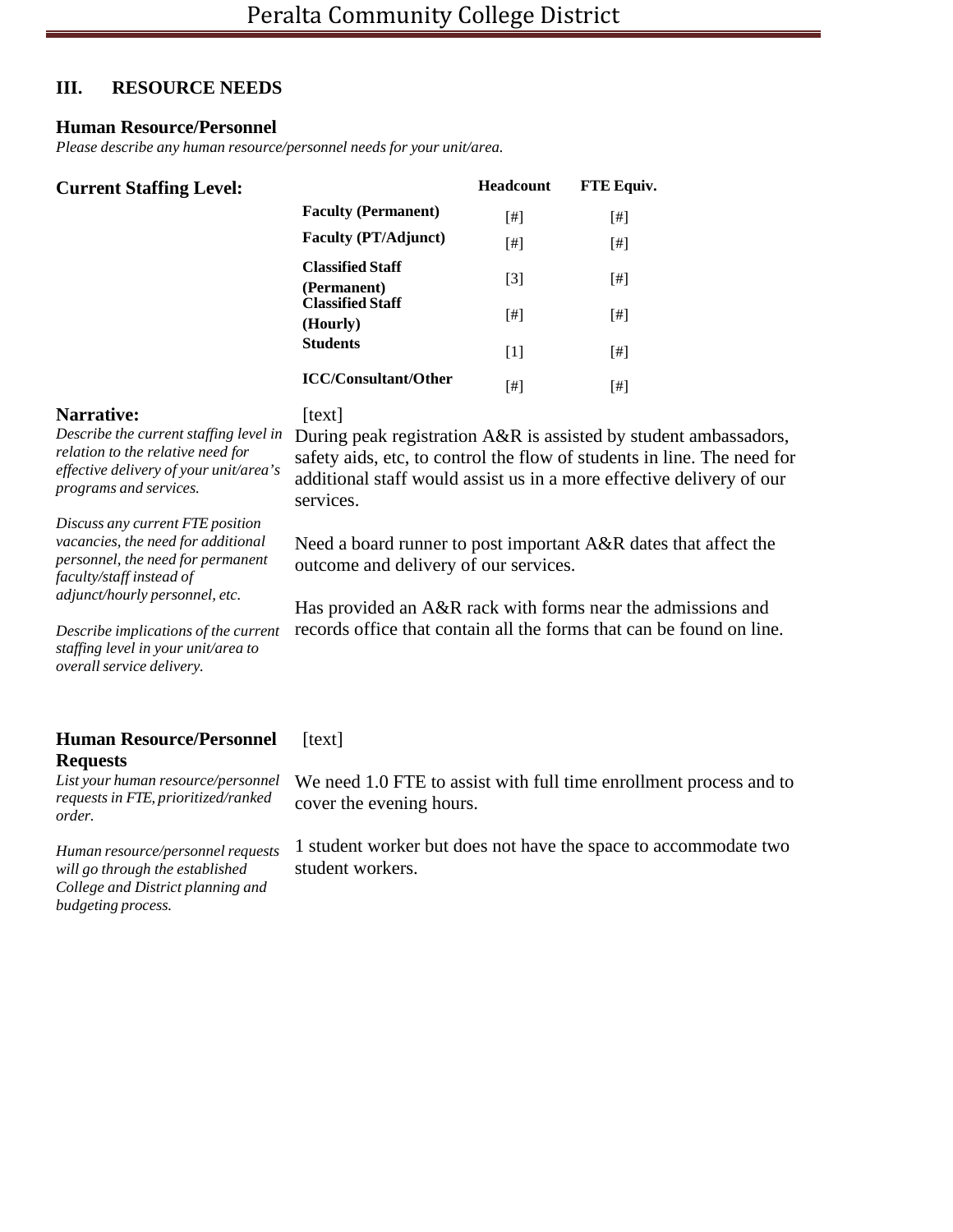#### **Facilities/Infrastructure**

*Please describe any facilities/infrastructure needs for your unit/area.*

| <b>Narrative:</b><br>Describe the current<br>facilities/infrastructure of your<br>unit/area in relation to the relative<br>need for effective delivery of<br>programs and services.<br>Describe implications of the current<br>state of facilities/infrastructure in<br>your unit/area to overall service<br>delivery. | [text]<br>For more effective delivery we need space to accommodate all<br>necessary filed required on site, e.g. residency and supporting<br>documents, paper copies of grade forms, petitions, verification of<br>enrollment records, substitute waivers pertaining to graduation.<br>Petition files and all documents that are housed beyond the one year<br>on site. |
|------------------------------------------------------------------------------------------------------------------------------------------------------------------------------------------------------------------------------------------------------------------------------------------------------------------------|-------------------------------------------------------------------------------------------------------------------------------------------------------------------------------------------------------------------------------------------------------------------------------------------------------------------------------------------------------------------------|
| <b>Facilities/Infrastructure</b><br><b>Requests</b>                                                                                                                                                                                                                                                                    | [text]                                                                                                                                                                                                                                                                                                                                                                  |
| List your facilities requests in<br>prioritized/ranked order.                                                                                                                                                                                                                                                          | New Computers at each station at the counter and at the desk of each<br>staff member.                                                                                                                                                                                                                                                                                   |
| <i>Facilities requests will go through</i><br>the established College and District                                                                                                                                                                                                                                     | Copiers for heavy duty copying                                                                                                                                                                                                                                                                                                                                          |
| planning and budgeting process.                                                                                                                                                                                                                                                                                        | Ergonomics chairs for 3 staff                                                                                                                                                                                                                                                                                                                                           |

#### **Technology**

*Please describe any technology needs for your unit/area.*

#### **Narrative:**

*Describe the technology needs of your unit/area in relation to the relative need for effective delivery of programs and services.*

*Describe implications of the current state of technology in your unit/area to overall service delivery.*

#### [text]

With the implementation of the new CCCApply application which allows students to apply to a specific campus and select that college's major. Students receive confirmation messages if they are required to complete the Student Success and Support Program services at each college. If the student is exempt from completing the services they are directed to enroll in classes.

With A&R given access to update student passwords we now can assist the students on site to update passwords and email at the counter

Need an IT department designate to answer reset messages with concerns of students log in and lost applications.

#### **Technology Requests**

*List your technology requests in prioritized/ranked order.*

# *planning and budgeting process.*

New computers for the Admissions & Records staff at the counter that service the students and at our desks. Special cartridges for the printer in the welcome center and at the Admissions & Records counter.

*Technology requests will go through the established College and District*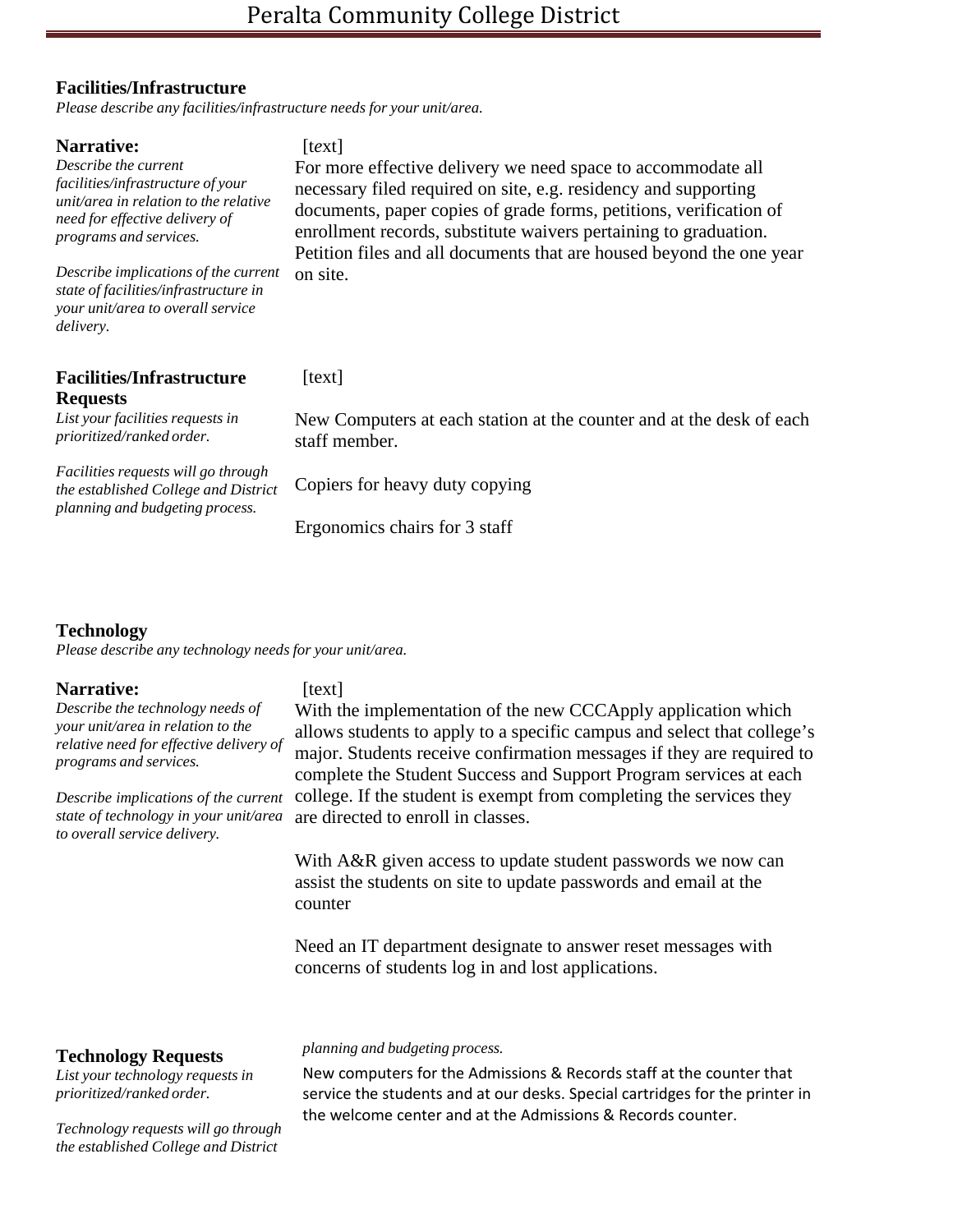. [text]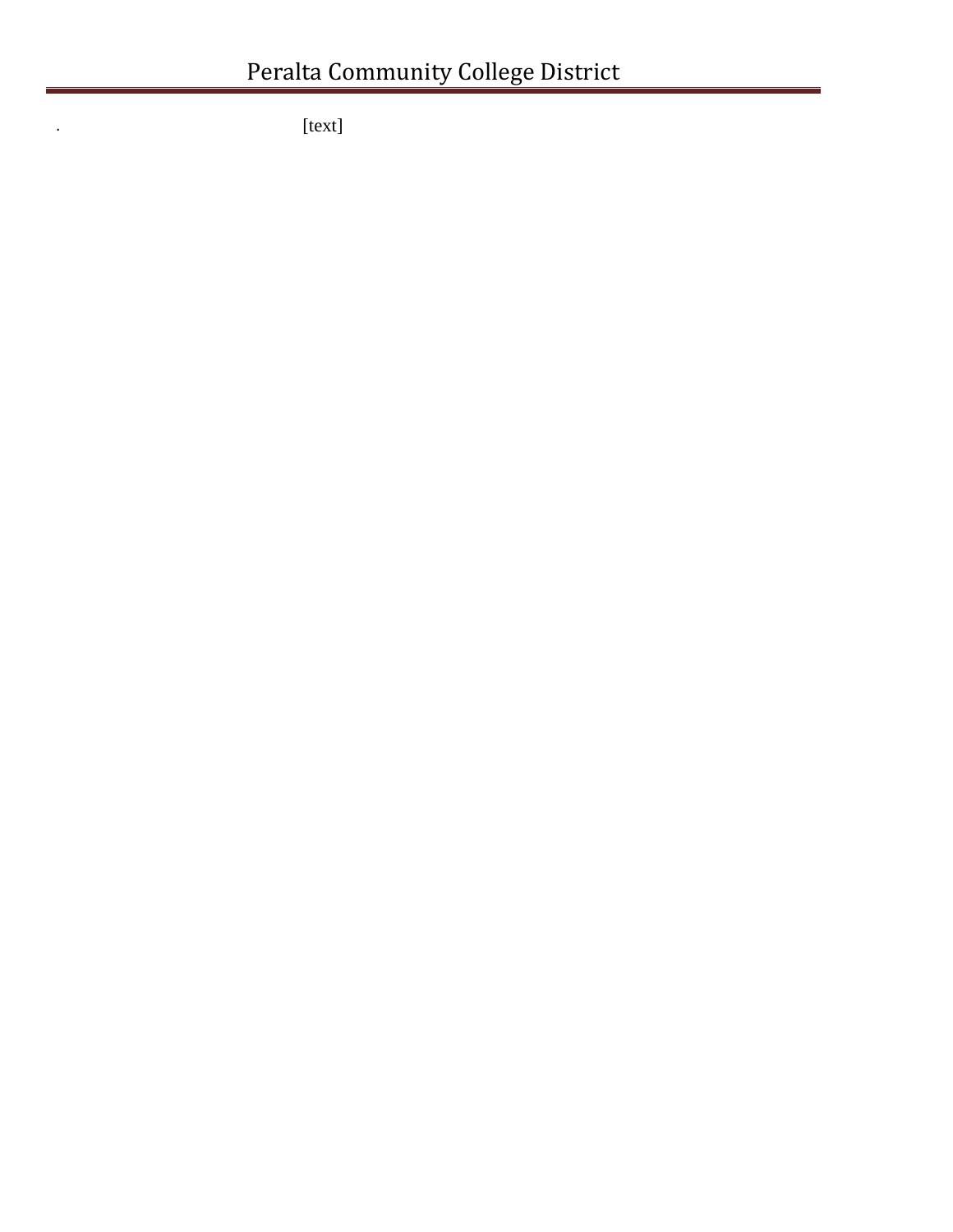# **IV. OTHER**

*Please feel free to provide any additional information about your unit/area below.* Admissions & Records will continue to serve our student with excellence and professional service even with our limited space and staff.

Collaborate with financial aid as they incorporate the new PeopleSoft System that affects the service we provide for our students such as the majors, programs plans and term withdrawals.

Provide program plan changes from high school status to matriculating students based on verification from high school principals of graduation date that allow these students to enroll as incoming matriculating students.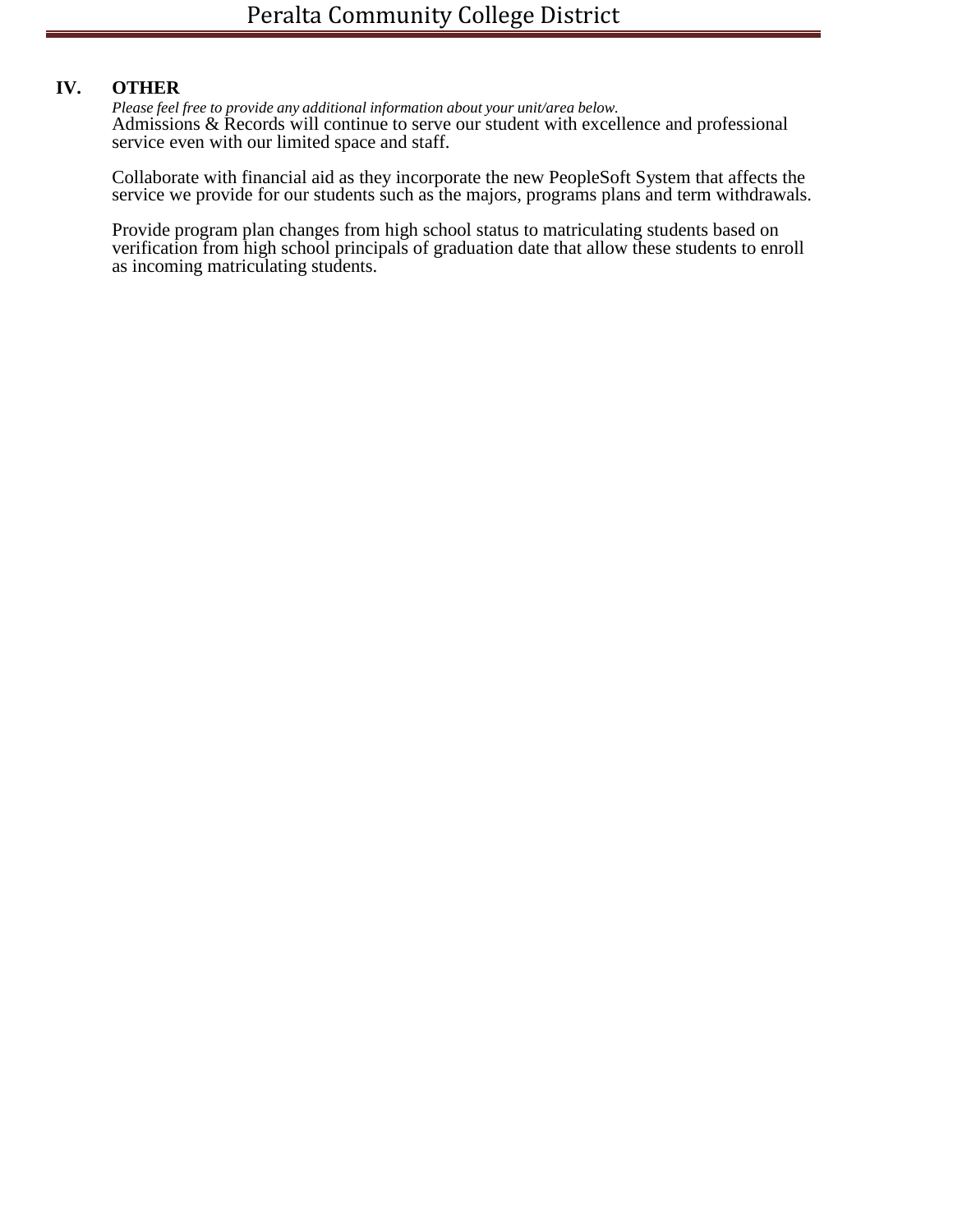#### **Admissions & Records Service Area Outcomes Survey Result Fall 2014**

#### **What was the reason for your visit today? Check all that apply.**

| <b>General information about enrolling at Peralta</b>                                             | 6              |
|---------------------------------------------------------------------------------------------------|----------------|
| Ordering an official transcript                                                                   | 1              |
| Specific information about logging into passport                                                  | 1              |
| Adding or dropping classes                                                                        | 40             |
| <b>Enrollment Verification</b>                                                                    | 10             |
| Submitting a form, i.e. course repetition form,<br>alleviation form, high school concurrent form, |                |
| prerequisite challenge form, etc.                                                                 | 54             |
| Other:                                                                                            | $\overline{2}$ |
| NO response                                                                                       | 1              |
| Total                                                                                             |                |

# **Based on your current experience with Admissions & Records, please respond to the following statements. The results of this survey will help us address the areas where we need to improve.**

| Please indicate your level of agreement with<br>the following statements: | <b>STRONGL</b><br><b>Y AGREE</b> | <b>AGREE</b> | <b>NEUTRAL</b> | <b>DISAGRE</b><br>E. | <b>STRONGL</b><br>Y<br><b>DISAGRE</b><br>E | <b>NO</b><br><b>RESPONS</b><br>E | <b>TOTAL</b> |
|---------------------------------------------------------------------------|----------------------------------|--------------|----------------|----------------------|--------------------------------------------|----------------------------------|--------------|
| I received accurate information regarding the<br>application process.     | 49                               | 29           | 13             |                      | 5                                          | $\mathbf{1}$                     | 97           |
|                                                                           | 51%                              | 30%          | 13%            | 0%                   | 5%                                         | 1%                               |              |
| I received accurate information regarding<br>registration.                | 49                               | 30           | 14             |                      | $\overline{4}$                             |                                  | 97           |
|                                                                           | 51%                              | 31%          | 14%            | 0%                   | 4%                                         | 0%                               |              |
| I received accurate information regarding<br>academic policies.           | 46                               | 29           | 16             |                      | 5                                          | $\mathbf{1}$                     | 97           |
|                                                                           | 47%                              | 30%          | 16%            | 0%                   | 5%                                         | 1%                               |              |
| The Admissions and Records Office provided<br>me with timely service.     | 58                               | 22           | 11             | $\overline{2}$       | $\overline{4}$                             |                                  | 97           |
|                                                                           | 60%                              | 23%          | 11%            | 2%                   | 4%                                         | 0%                               |              |
| Please indicate your level of agreement with<br>the following statements: | <b>STRONGL</b><br><b>Y AGREE</b> | <b>AGREE</b> | <b>NEUTRAL</b> | <b>DISAGRE</b><br>E  | <b>STRONGL</b><br>Y<br><b>DISAGRE</b><br>E | <b>NO</b><br><b>RESPONS</b><br>E | <b>TOTAL</b> |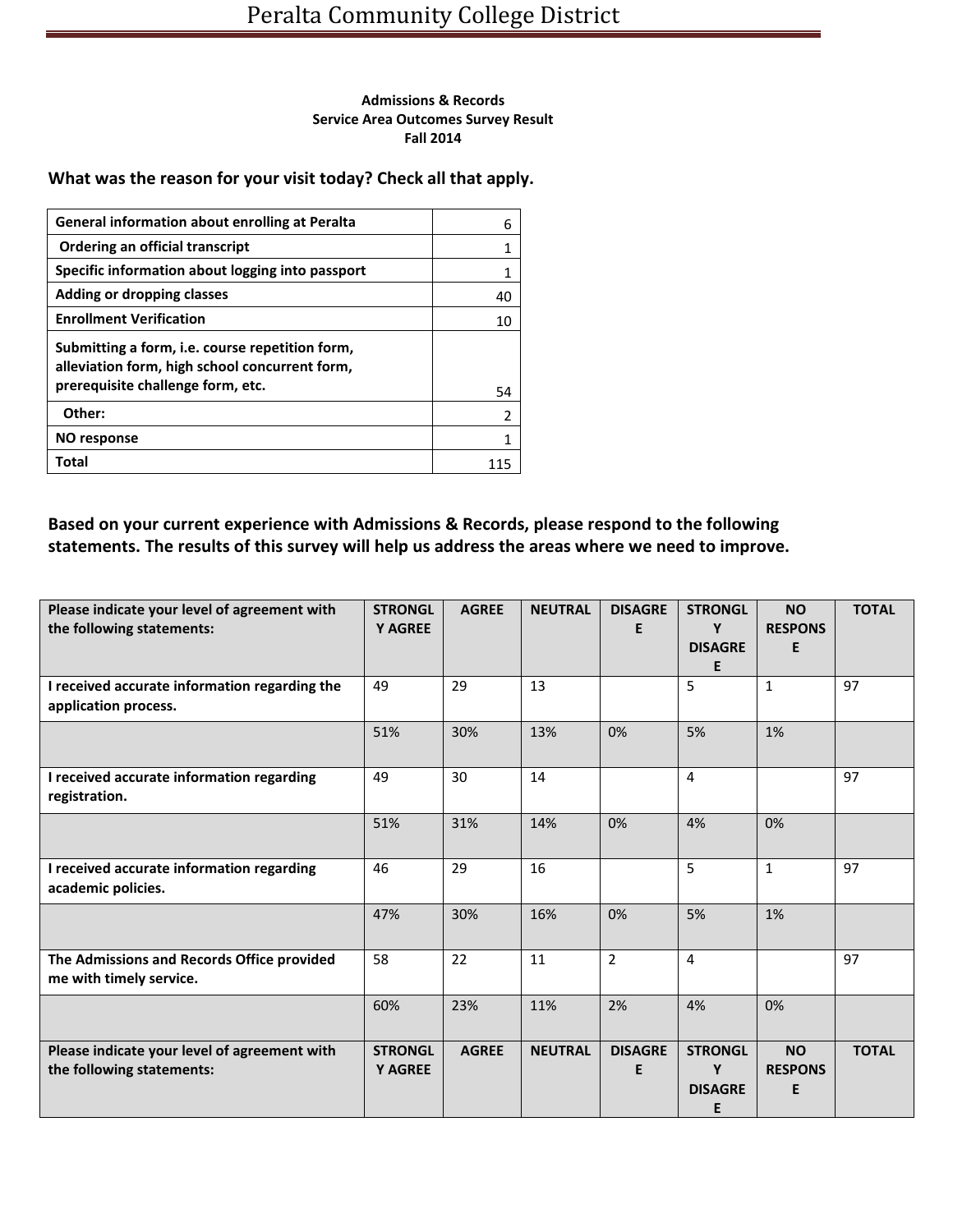# Peralta Community College District

| After my initial contact with the Admissions    | 51  | 23  | 14  | 4              | 3              | $\overline{2}$ | 97 |
|-------------------------------------------------|-----|-----|-----|----------------|----------------|----------------|----|
| and Records Office, I understand the            |     |     |     |                |                |                |    |
| enrollment process.                             |     |     |     |                |                |                |    |
|                                                 | 53% | 24% | 14% | 4%             | 3%             | 2%             |    |
|                                                 |     |     |     |                |                |                |    |
| After completing the Admissions application, I  | 47  | 26  | 14  | $\overline{2}$ | 4              | $\overline{4}$ | 97 |
| understand that I need to complete              |     |     |     |                |                |                |    |
| orientation, assessment, and counseling         |     |     |     |                |                |                |    |
| services prior to registering for classes.      |     |     |     |                |                |                |    |
|                                                 | 48% | 27% | 14% | 2%             | 4%             | 4%             |    |
|                                                 |     |     |     |                |                |                |    |
| I am able to log into my Passport Student       | 60  | 21  | 10  | $\overline{2}$ | 4              |                | 97 |
| Center to add and drop classes, view my class   |     |     |     |                |                |                |    |
| schedule and grades, make payments, and         |     |     |     |                |                |                |    |
| update my address.                              |     |     |     |                |                |                |    |
|                                                 | 62% | 22% | 10% | 2%             | 4%             | 0%             |    |
|                                                 |     |     |     |                |                |                |    |
| I am aware that I can request official          | 58  | 22  | 11  | $\overline{2}$ | $\overline{3}$ | $\mathbf{1}$   | 97 |
| transcripts online.                             |     |     |     |                |                |                |    |
|                                                 | 60% | 23% | 11% | 2%             | 3%             | 1%             |    |
|                                                 |     |     |     |                |                |                |    |
| I am aware of the importance of following       | 51  | 29  | 11  | $\overline{2}$ | 4              |                | 97 |
| specific policies and procedures as they will   |     |     |     |                |                |                |    |
| assist in my academic, personal, and            |     |     |     |                |                |                |    |
| professional goals.                             |     |     |     |                |                |                |    |
|                                                 | 53% | 30% | 11% | 2%             | 4%             | 0%             |    |
|                                                 |     |     |     |                |                |                |    |
| I am aware that the Ambassadors at the          | 54  | 24  | 12  | $\overline{2}$ | 5              |                | 97 |
| Information Desk are there to assist you to log |     |     |     |                |                |                |    |
| in the Passport system.                         |     |     |     |                |                |                |    |
|                                                 | 56% | 25% | 12% | 2%             | 5%             | 0%             |    |
|                                                 |     |     |     |                |                |                |    |
|                                                 |     |     |     |                |                |                |    |